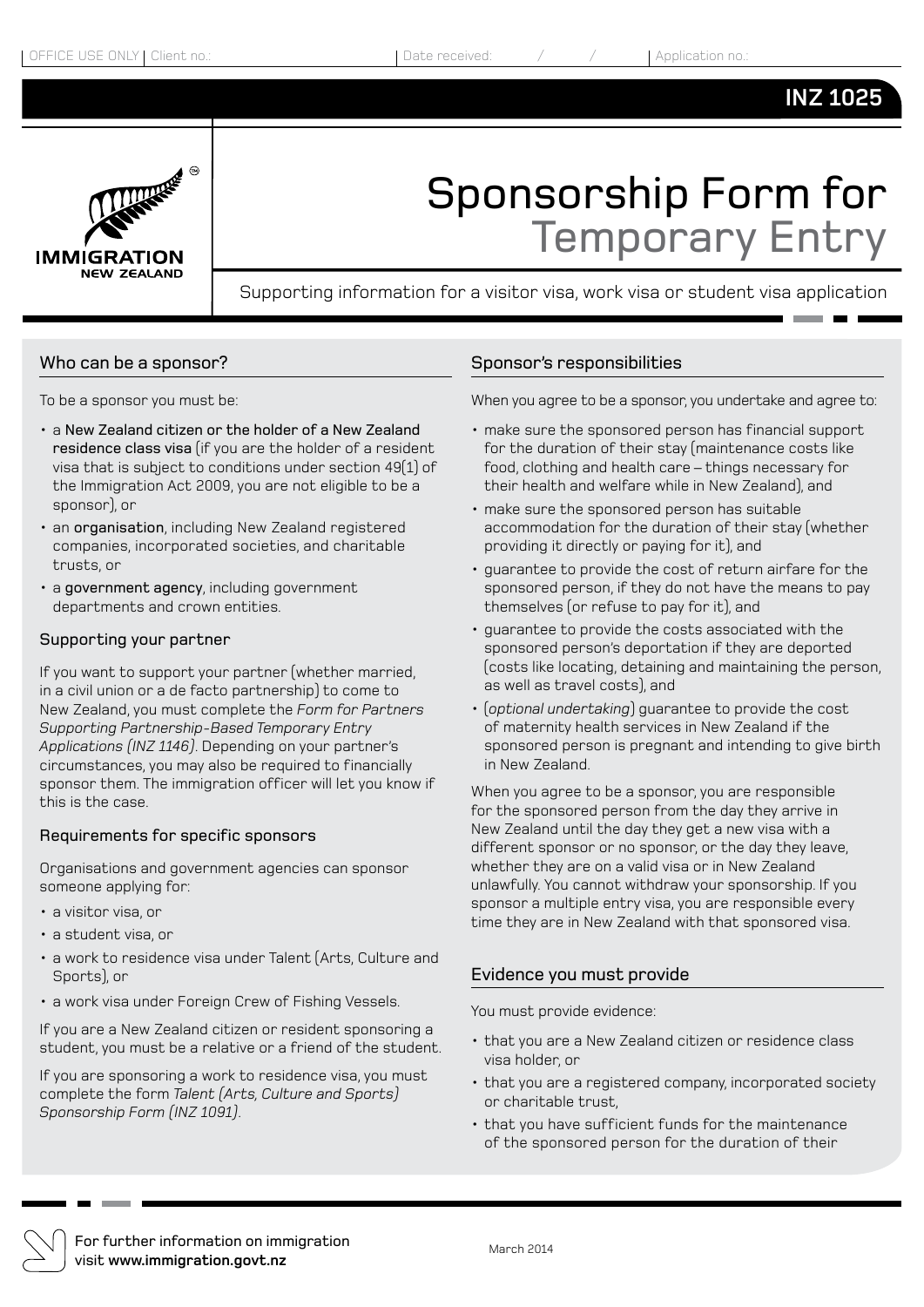intended stay in New Zealand (unless they are providing their own funds),

- that you have sufficient funds to pay for the sponsored person's accommodation, or if you are providing accommodation directly, evidence that you own or have a rental agreement for the property where the sponsored person will stay while in New Zealand (unless they are paying for their own accommodation),
- that you have sufficient funds to pay for the return travel of the sponsored person (unless they are providing their own airfare or their own funds to cover return travel),
- *(optional undertaking)* that you have funds of at least NZ\$9,000 available to pay for the cost of maternity health services in New Zealand if the sponsored person is pregnant and intending to give birth in New Zealand.

Note: If the sponsored person is providing some of the costs included in sponsorship themselves (such as a prepaid airfare, travellers cheques, etc), evidence of those must be included with their application and the sponsorship form. If what they provide is not sufficient for their needs, you will be responsible for providing the rest of the costs.

If you hold an approval in principle to recruit foreign fishing crew you are only required to submit a copy of the approval in principle letter as evidence that you meet your sponsorship undertakings.

#### What happens if you do not honour your sponsorship?

If you fail to carry out the responsibilities listed above (a breach of your sponsorship undertakings), the sponsored person will be in breach of their visa conditions and may become liable for deportation.

If you fail to carry out the responsibilities listed above, and the sponsored person incurs costs to the New Zealand Government or a third party to cover any part of their maintenance, accommodation or return travel (or deportation), you will be responsible for repaying those costs.

If you fail to repay the costs incurred by the sponsored person, a debt for the amount of those costs will then be due to the New Zealand Government or the third party. This debt may be enforced against you in the New Zealand courts. This debt remains your responsibility until it is repaid, even if the sponsored person is no longer in New Zealand, is in New Zealand unlawfully, or has a new visa.

If you breach your sponsorship undertakings (whether there is a debt or not), you may not be able to sponsor again in the future.

#### Completing the sponsorship form

Unless you are sponsoring a fishing crew under the Foreign Crew of Fishing Vessels instructions or members of the same family applying together under one visitor visa application, you must complete a separate form for each applicant you are sponsoring.

#### Foreign crew of fishing vessels

If you are New Zealand employer or a New Zealand charter party sponsoring a foreign crew of a fishing vessel as a condition of an approval in principle, you must list all the sponsored crew members at Section B: Foreign crew of fishing vessel. You do not need to complete Section A: Applicant's details.

#### Signing the declaration

When you have completed sections A to E of the form (and, if necessary, your bank has completed Section F: Bank confirmation), you must take the form and the evidence you are providing to a person authorised to take a statutory declaration, and complete Section G: Declaration by sponsor with them. Justices of the Peace, solicitors or notaries public are authorised to take a statutory declaration.

When your statutory declaration has been completed, return the form with your evidence to the applicant.

#### Immigration Advisers Licensing Act 2007

Under the Immigration Advisers Licensing Act 2007 it is an offence to provide immigration advice without being licensed or exempt. If your immigration adviser is not licensed when they should be, Immigration New Zealand will return your application.

For more information and to view the register of licensed advisers, go to the Immigration Advisers Authority website www.iaa.govt.nz or email info@iaa.govt.nz.

Lawyers provide immigration advice and are exempt from licensing under the Immigration Advisers Licensing Act 2007. For more information and to view the register of immigration lawyers, go to the New Zealand Law Society website www.lawsociety.org.nz.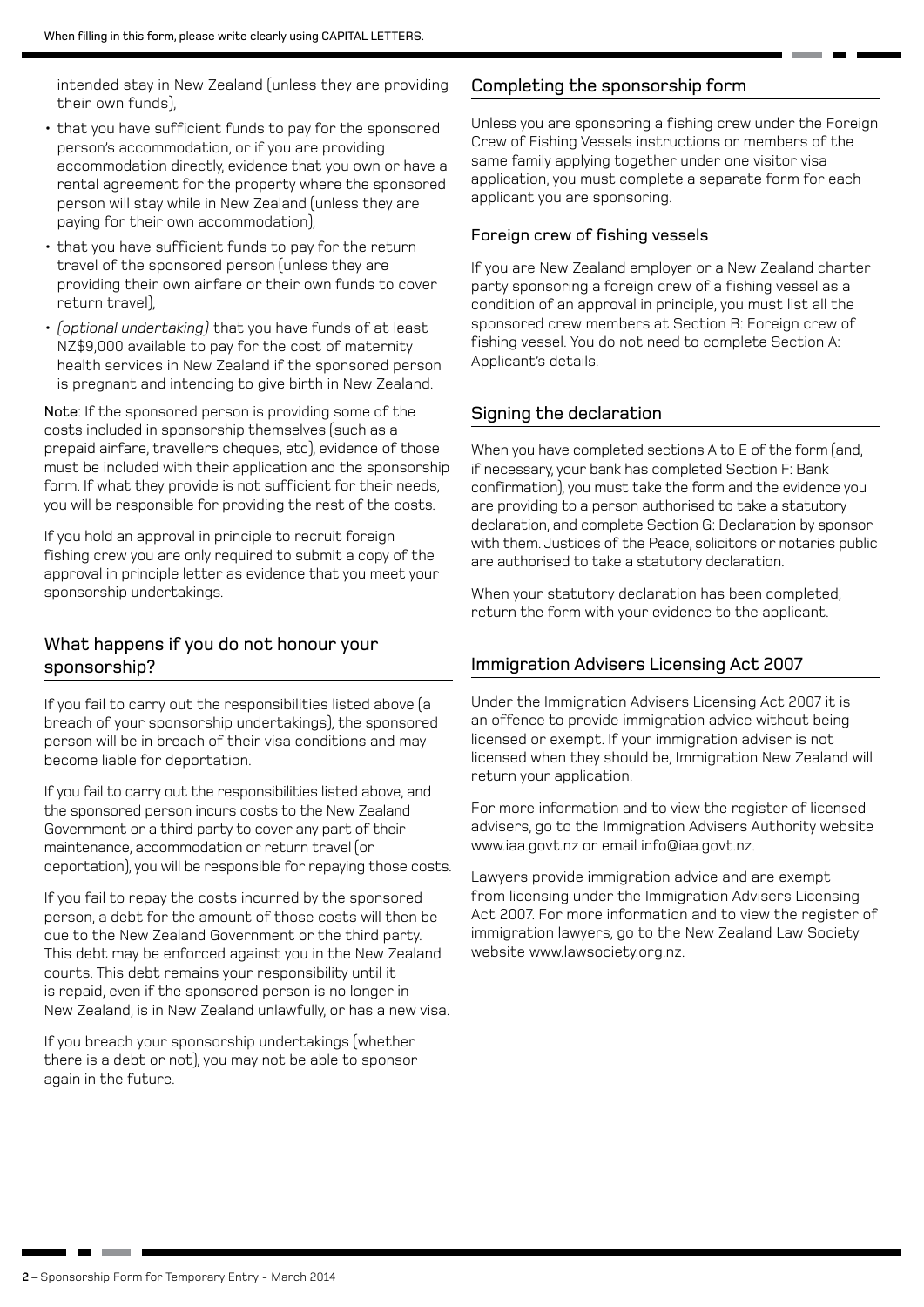**When filling in this form, please write clearly using CAPITAL LETTERS.**

#### Section A Applicant's details

**Everyone should fill in this section except if you are sponsoring a foreign crew on a fishing vessel, in which case you should go to Section B: Foreign crew of fishing vessel.**

| A1. | Details of the applicant(s) you are sponsoring                                                                                                                                               |
|-----|----------------------------------------------------------------------------------------------------------------------------------------------------------------------------------------------|
|     | Applicant 1                                                                                                                                                                                  |
|     | Full name as shown on passport                                                                                                                                                               |
|     | Relationship to you                                                                                                                                                                          |
|     | Gender [<br>Date of birth DIDIMIMIYIYIY<br>Male<br>$\top$ Female                                                                                                                             |
|     | student<br>llimited visa<br>Type of application<br>$\Box$ visitor<br>work                                                                                                                    |
|     | Applicant 2 (if visitor)                                                                                                                                                                     |
|     | Full name as shown on passport                                                                                                                                                               |
|     | Relationship to you                                                                                                                                                                          |
|     | Relationship to applicant 1                                                                                                                                                                  |
|     | Date of birth $\Big _{\mathbb{D}_1\mathbb{D}_1\mathbb{M}_1\mathbb{M}_1\mathbb{M}_2\mathbb{M}_3\mathbb{M}_4\mathbb{M}_5\mathbb{M}_7\mathbb{M}_8\mathbb{M}_7\Big $<br>Gender<br>Male<br>Female |
|     | Applicant 3 (if visitor)                                                                                                                                                                     |
|     | Full name as shown on passport                                                                                                                                                               |
|     | Relationship to you                                                                                                                                                                          |
|     | Relationship to applicant 1                                                                                                                                                                  |
|     | Gender Male<br>Female                                                                                                                                                                        |
|     | Applicant 4 (if visitor)                                                                                                                                                                     |
|     | Full name as shown on passport                                                                                                                                                               |
|     | Relationship to you                                                                                                                                                                          |
|     | Relationship to applicant 1                                                                                                                                                                  |
|     | Gender Male Female<br>Date of birth   DIDIMIMILY IYIYIY                                                                                                                                      |
| А2  | The applicant(s) is applying for a visa for a stay in New Zealand of<br>months.                                                                                                              |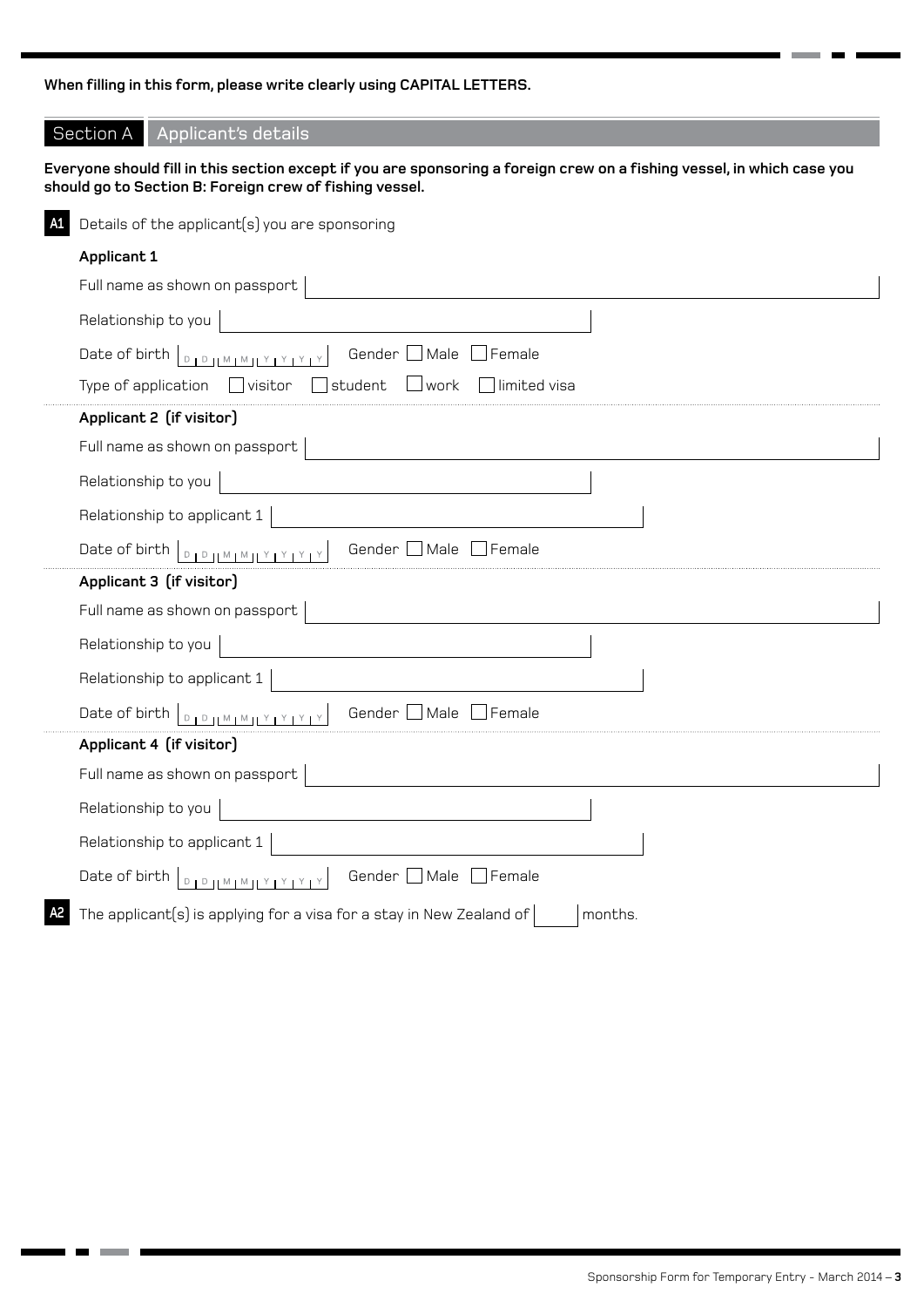### Section B Foreign crew of fishing vessel

#### **B1** What is the name of the vessel the foreign crew will be working on?

**B2** Complete the following details for each foreign crew member on the vessel named at  $\boxed{\mathbf{B}}$ .

| Name on passport | Date of birth                     | Nationality | Passport number |
|------------------|-----------------------------------|-------------|-----------------|
|                  | $\mathcal{N}=\mathcal{N}$         |             |                 |
|                  | $\mathcal{N}=\mathcal{N}$         |             |                 |
|                  | $\left\vert \quad\right\vert$     |             |                 |
|                  | $\left\vert \quad\right\vert$     |             |                 |
|                  | 1/                                |             |                 |
|                  | $\left\vert \quad\right\vert$     |             |                 |
|                  | $\left\vert \quad\right\vert$     |             |                 |
|                  | $\prime$ /                        |             |                 |
|                  | $\mathcal{N}=\mathcal{N}$         |             |                 |
|                  | $\prime$ /                        |             |                 |
|                  | $\mathcal{N}=\mathcal{N}$         |             |                 |
|                  | $\sqrt{2}$                        |             |                 |
|                  | $\left\vert \quad\right\vert$     |             |                 |
|                  | $\sqrt{2}$                        |             |                 |
|                  | $\left\vert \quad\right\vert$     |             |                 |
|                  | $\sqrt{2}$                        |             |                 |
|                  | $\prime$ /                        |             |                 |
|                  | $\mathcal{N}=\mathcal{N}$         |             |                 |
|                  | $\left\vert \quad\right\vert$     |             |                 |
|                  | $\mathcal{N}=\mathcal{N}$         |             |                 |
|                  | $\sqrt{2}$                        |             |                 |
|                  | $\left\vert \quad\right\vert$     |             |                 |
|                  | $\prime$ /                        |             |                 |
|                  | $\left\vert \quad\right\vert$     |             |                 |
|                  | $\left\vert \quad\right\vert$     |             |                 |
|                  | $\mathcal{F}=\mathcal{F}$         |             |                 |
|                  | $\mathcal{F}=\mathcal{F}$         |             |                 |
|                  | $\mathcal{F}=\mathcal{F}$         |             |                 |
|                  | $\mathcal{F}=\mathcal{F}$         |             |                 |
|                  | $\sqrt{2}$                        |             |                 |
|                  | $\mathcal{F}=\mathcal{F}$         |             |                 |
|                  | $\mathcal{F}=\mathcal{F}$         |             |                 |
|                  | $\mathcal{F}=\mathcal{F}$         |             |                 |
|                  | $\mathcal{F}=\mathcal{F}$         |             |                 |
|                  | $\mathcal{F} \subset \mathcal{F}$ |             |                 |

Attach additional sheets of paper if necessary.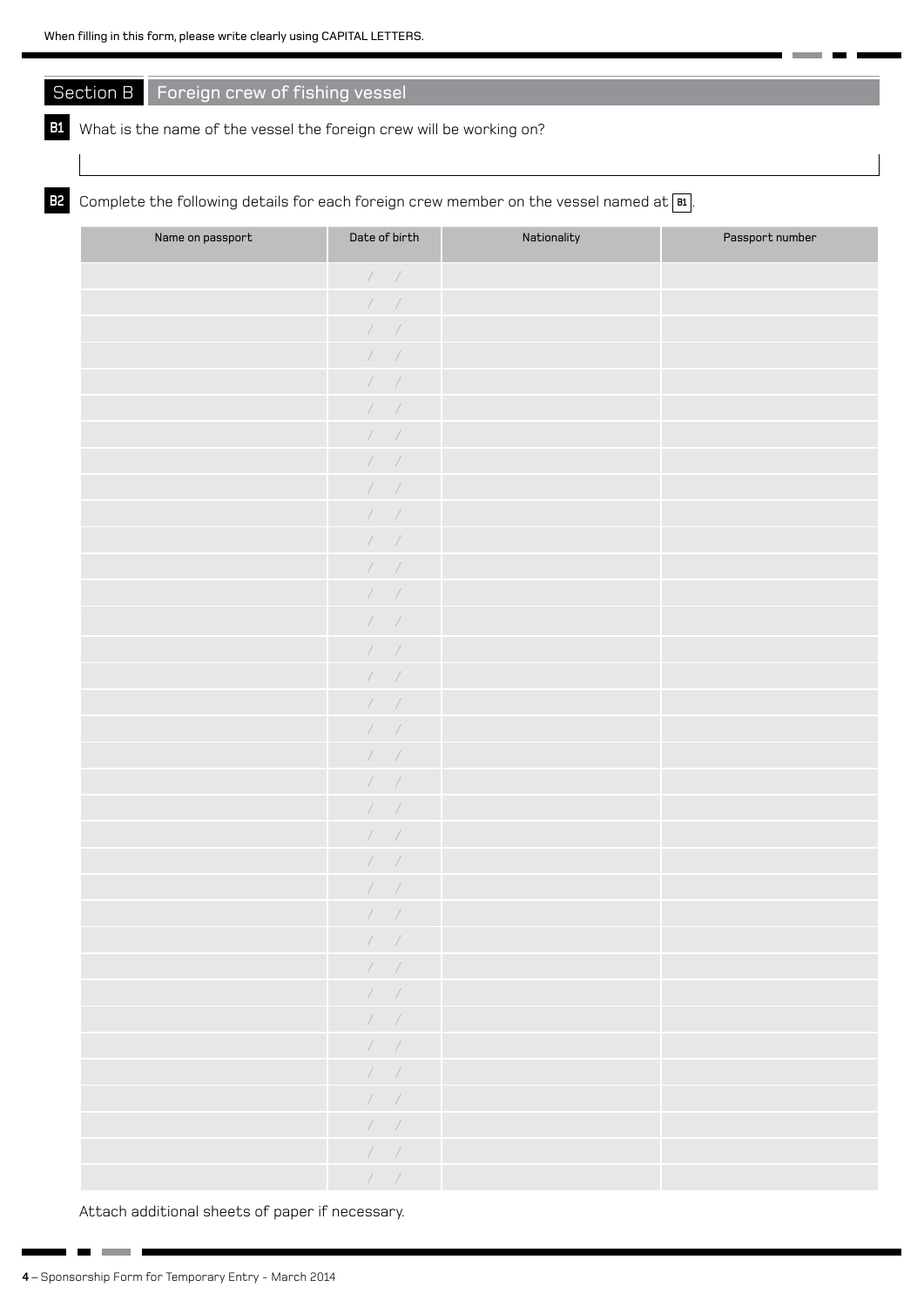# Section C Sponsor's details

|                | This section of the form must be completed by the person, organisation or government agency sponsoring the<br>applicant's stay in New Zealand. If the sponsor is an organisation or a government agency, it must be completed<br>by a named contact person authorised to make representations and enter into agreements on behalf of the<br>organisation or agency. |
|----------------|---------------------------------------------------------------------------------------------------------------------------------------------------------------------------------------------------------------------------------------------------------------------------------------------------------------------------------------------------------------------|
| C1             | The sponsor is:                                                                                                                                                                                                                                                                                                                                                     |
|                | $\Box$ a natural person. Go to $ $ $\hbox{c}$ $\,$                                                                                                                                                                                                                                                                                                                  |
|                | $\Box$ an organisation. Go to $ {\mathfrak{c}}$ 10                                                                                                                                                                                                                                                                                                                  |
|                | $\rfloor$ a government agency. Go to $ {\mathfrak{c}}{\mathfrak{u}} $                                                                                                                                                                                                                                                                                               |
|                | Sponsorship by a natural person                                                                                                                                                                                                                                                                                                                                     |
|                | Complete questions $ c_2 $ to $ c_9 $ if the sponsor is a natural person. Otherwise go to $ c_9 $ .                                                                                                                                                                                                                                                                 |
| C <sub>2</sub> | Full name of sponsor                                                                                                                                                                                                                                                                                                                                                |
|                | Given/first name(s)<br>Family/last name                                                                                                                                                                                                                                                                                                                             |
|                |                                                                                                                                                                                                                                                                                                                                                                     |
|                | Other names you are known by or have ever been known by                                                                                                                                                                                                                                                                                                             |
| C <sub>3</sub> | Gender Male Female                                                                                                                                                                                                                                                                                                                                                  |
| C5             | Town/city of birth                                                                                                                                                                                                                                                                                                                                                  |
|                | Country of birth                                                                                                                                                                                                                                                                                                                                                    |
| C6             | Country of citizenship                                                                                                                                                                                                                                                                                                                                              |
| C7             | Your residential address and contact details.<br>Address                                                                                                                                                                                                                                                                                                            |
|                | Telephone (daytime)<br>Telephone (evening)                                                                                                                                                                                                                                                                                                                          |
|                | Email<br>Fax                                                                                                                                                                                                                                                                                                                                                        |
| C8             | To sponsor a visitor you must be a New Zealand citizen or residence class visa holder. Tick the one option that<br>applies to you.                                                                                                                                                                                                                                  |
|                | am a New Zealand citizen.                                                                                                                                                                                                                                                                                                                                           |
|                | am a New Zealand residence class visa holder (includes Australian citizens and residents who are in New Zealand).                                                                                                                                                                                                                                                   |
|                | You must provide either your original passport or a certified copy of the personal details page of your passport. If<br>you are a New Zealand citizen and you do not have a passport, you may provide an original or certified copy of your<br>New Zealand citizenship certificate or birth certificate instead.                                                    |
| C <sub>9</sub> | Complete this question if you are sponsoring a student.                                                                                                                                                                                                                                                                                                             |
|                | What is your relationship with the person listed at $ a $ ?                                                                                                                                                                                                                                                                                                         |
|                |                                                                                                                                                                                                                                                                                                                                                                     |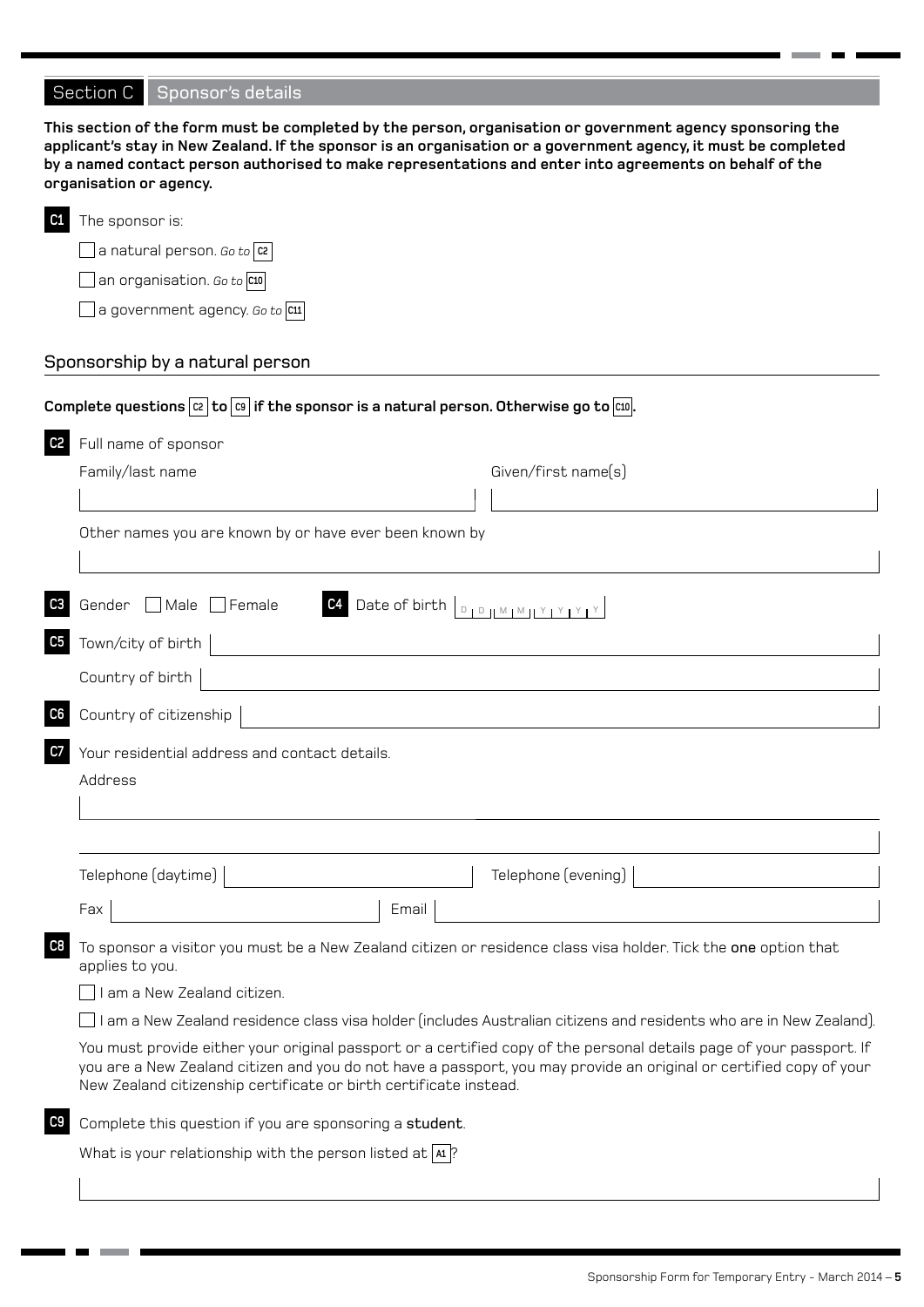When filling in this form, please write clearly using CAPITAL LETTERS.

| Go to $ C16 $ .                          |                                                                                                                               |
|------------------------------------------|-------------------------------------------------------------------------------------------------------------------------------|
|                                          | Sponsorship by an organisation or a government agency                                                                         |
|                                          | Complete questions $\cos$ to $\cos$ if the sponsor is an organisation or government agency. Otherwise go to $\cos$ .          |
|                                          | Full name of organisation (registered company, incorporated society or charitable trust). Go to cte                           |
|                                          | Full name of government agency (including details of division or work group, as applicable). Go to $ cz $                     |
| Family/last name                         | Name and position of authorised contact person acting on behalf of the sponsoring organisation/agency.<br>Given/first name(s) |
|                                          | Position or title in sponsoring organisation/agency                                                                           |
| Physical and postal addresses.           |                                                                                                                               |
|                                          |                                                                                                                               |
| Street address                           |                                                                                                                               |
| Postal address                           |                                                                                                                               |
|                                          |                                                                                                                               |
| Telephone (daytime)                      | Telephone (evening)                                                                                                           |
| Fax                                      | Email                                                                                                                         |
| Tick the one option that applies to you. |                                                                                                                               |
|                                          | I represent a registered company and I have attached evidence of incorporation under the Companies Act 1993.                  |
| Societies Act 1908.                      | I represent an incorporated society and I have attached evidence of incorporation under the Incorporated                      |
|                                          | I represent a charitable trust and I have attached evidence of incorporation under the Charitable Trusts Act 1957.            |
| I represent a government agency.         |                                                                                                                               |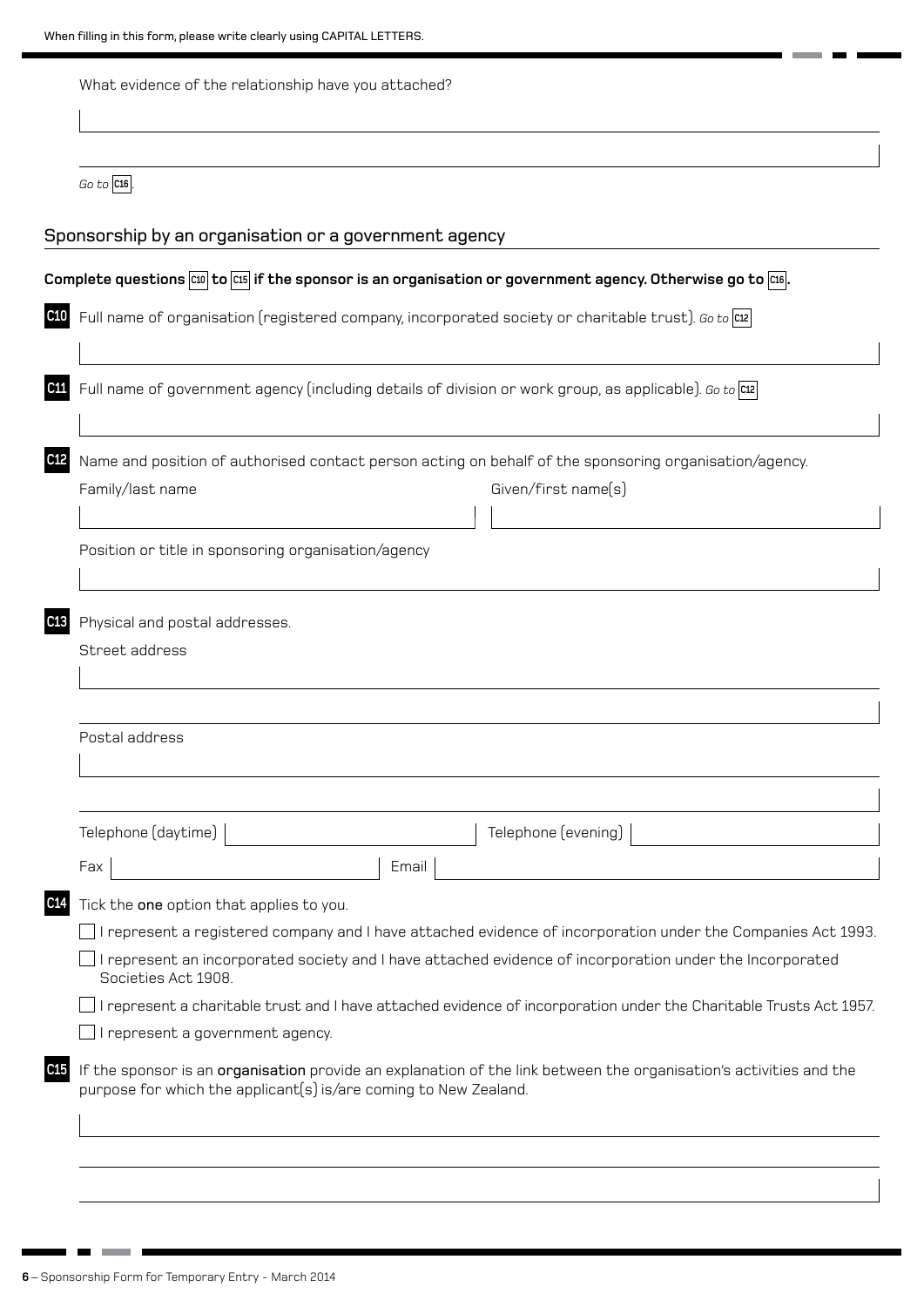## All sponsors must complete questions  $\frac{\cos \theta}{\cos \theta}$  to  $\frac{\cos \theta}{\cos \theta}$

| C16 | Name and address for communication about this sponsorship form.                                                                                           |                     |
|-----|-----------------------------------------------------------------------------------------------------------------------------------------------------------|---------------------|
|     | Same as address at $ c_7 $ . Go to $ c_{18} $                                                                                                             |                     |
|     | Same as address at C13. Go to C18                                                                                                                         |                     |
|     | As below.                                                                                                                                                 |                     |
|     | Family/last name                                                                                                                                          | Given/first name(s) |
|     |                                                                                                                                                           |                     |
|     |                                                                                                                                                           |                     |
|     | Company name (if applicable) and address                                                                                                                  |                     |
|     |                                                                                                                                                           |                     |
|     | Telephone $(d$ aytime $)$                                                                                                                                 | Telephone (evening) |
|     | Fax<br>Email                                                                                                                                              |                     |
| C17 | Do you authorise the person stated at $ cos $ to act on your behalf?                                                                                      | Yes<br>- I No       |
| C18 | Have you received immigration advice on this sponsorship form?                                                                                            |                     |
| O   | You can find a definition of immigration advice at www.immigration.govt.nz/advice.                                                                        |                     |
|     | Yes Make sure that your immigration adviser completes Section H: Immigration adviser's details.                                                           |                     |
|     | No                                                                                                                                                        |                     |
| C19 | Have you sponsored anyone to come to New Zealand previously?                                                                                              |                     |
|     | Note: If you are sponsoring foreign fishing crew, you do not need to complete this question.                                                              |                     |
|     | Yes Provide details in the table below. $\Box$ No                                                                                                         |                     |
|     | Details of all visitors, workers and students you have previously sponsored. If the sponsored person did not arrive,<br>write 'N/A' in 'Date of arrival'. |                     |

| Name | Date of birth<br>(DD/MM/YY) | Date of arrival<br>(If known)                  | Date of departure<br>(If known) |
|------|-----------------------------|------------------------------------------------|---------------------------------|
| L.   |                             |                                                |                                 |
| 2.   |                             | $\sqrt{1}$                                     |                                 |
| 3.   |                             | $\sqrt{2}$                                     |                                 |
|      | $\sqrt{2}$                  | $\sqrt{1}$                                     |                                 |
| 5    |                             | $\left  \begin{array}{cc} \end{array} \right $ |                                 |
| 6    |                             | $\sqrt{2}$                                     |                                 |
| -7.  |                             |                                                |                                 |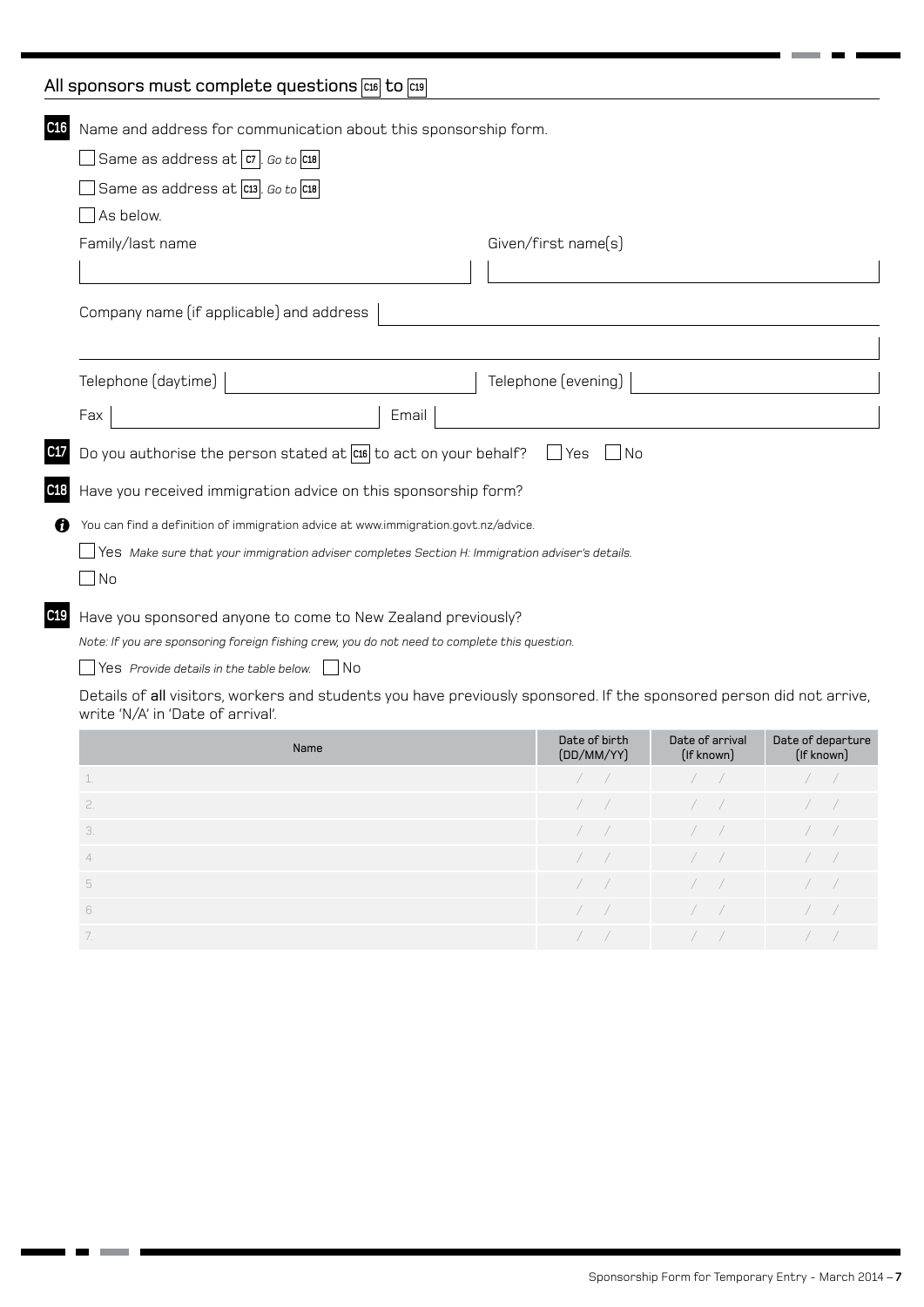$\blacksquare$ 

| Section D   Sponsor eligibility                                                                                                                                  |  |  |  |
|------------------------------------------------------------------------------------------------------------------------------------------------------------------|--|--|--|
| If the sponsor is a <b>natural person,</b> he or she must answer questions $\boxed{\text{D1}}$ , $\boxed{\text{D2}}$ and $\boxed{\text{D4}}$ .                   |  |  |  |
| If the sponsor is an <b>organisation</b> , the authorised contact person listed at $\overline{c12}$ must answer questions $\overline{D3}$ and $\overline{D4}$ .  |  |  |  |
| Sponsor is a natural person                                                                                                                                      |  |  |  |
|                                                                                                                                                                  |  |  |  |
| Will you be ordinarily resident in New Zealand during the term of the sponsorship?<br>$\Box$ No<br><u>D1</u><br>l Yes                                            |  |  |  |
| D2<br>Have you ever been convicted of any offence(s) under immigration law? $\Box$ Yes<br>  No                                                                   |  |  |  |
| Have you previously breached sponsorship obligations? $\Box$ Yes $\Box$ No                                                                                       |  |  |  |
| Do you have an outstanding debt to the Crown or other third parties as a result of another sponsorship arrangement?                                              |  |  |  |
| $\Box$ Yes $\Box$ No                                                                                                                                             |  |  |  |
| Have you entered insolvency procedures or been adjudicated bankrupt? For Yes<br>l INo                                                                            |  |  |  |
| Are you liable for deportation? $\Box$ Yes $\Box$ No                                                                                                             |  |  |  |
| Are you serving a custodial sentence or awaiting sentencing after being convicted of a crime which carries a<br>custodial sentence?                              |  |  |  |
| $\Box$ Yes $\Box$ No                                                                                                                                             |  |  |  |
| Are you sponsoring this application for the purpose of receiving a financial reward or fee? $\Box$ Yes<br>  INo                                                  |  |  |  |
| Go to  D4                                                                                                                                                        |  |  |  |
| Sponsor is an organisation                                                                                                                                       |  |  |  |
| D3<br>Has your organisation or its listed directors, trustees or management been convicted of any offence(s) under<br>immigration law?                           |  |  |  |
| $\Box$ Yes $\Box$ No                                                                                                                                             |  |  |  |
| Has your organisation previously breached sponsorship obligations? $\Box$ Yes<br>$\lceil \cdot \rfloor$ No                                                       |  |  |  |
| Does your organisation have an outstanding debt to the Crown or other third parties as a result of another<br>sponsorship arrangement?                           |  |  |  |
| $\Box$ Yes $\Box$ No                                                                                                                                             |  |  |  |
| Is your organisation in receivership or liquidation?<br>l lYes I INo                                                                                             |  |  |  |
| Is your organisation sponsoring this application for the purpose of receiving a financial reward or fee?                                                         |  |  |  |
| $\exists$ Yes $\Box$ No                                                                                                                                          |  |  |  |
|                                                                                                                                                                  |  |  |  |
| All sponsors (except government agency)                                                                                                                          |  |  |  |
| If you have answered Yes to any of the questions at $\boxed{p2}$ or $\boxed{p3}$ please provide a detailed explanation. Use an extra<br>D4<br>sheet if required. |  |  |  |
|                                                                                                                                                                  |  |  |  |
|                                                                                                                                                                  |  |  |  |
|                                                                                                                                                                  |  |  |  |
|                                                                                                                                                                  |  |  |  |
|                                                                                                                                                                  |  |  |  |
|                                                                                                                                                                  |  |  |  |
|                                                                                                                                                                  |  |  |  |

. . . .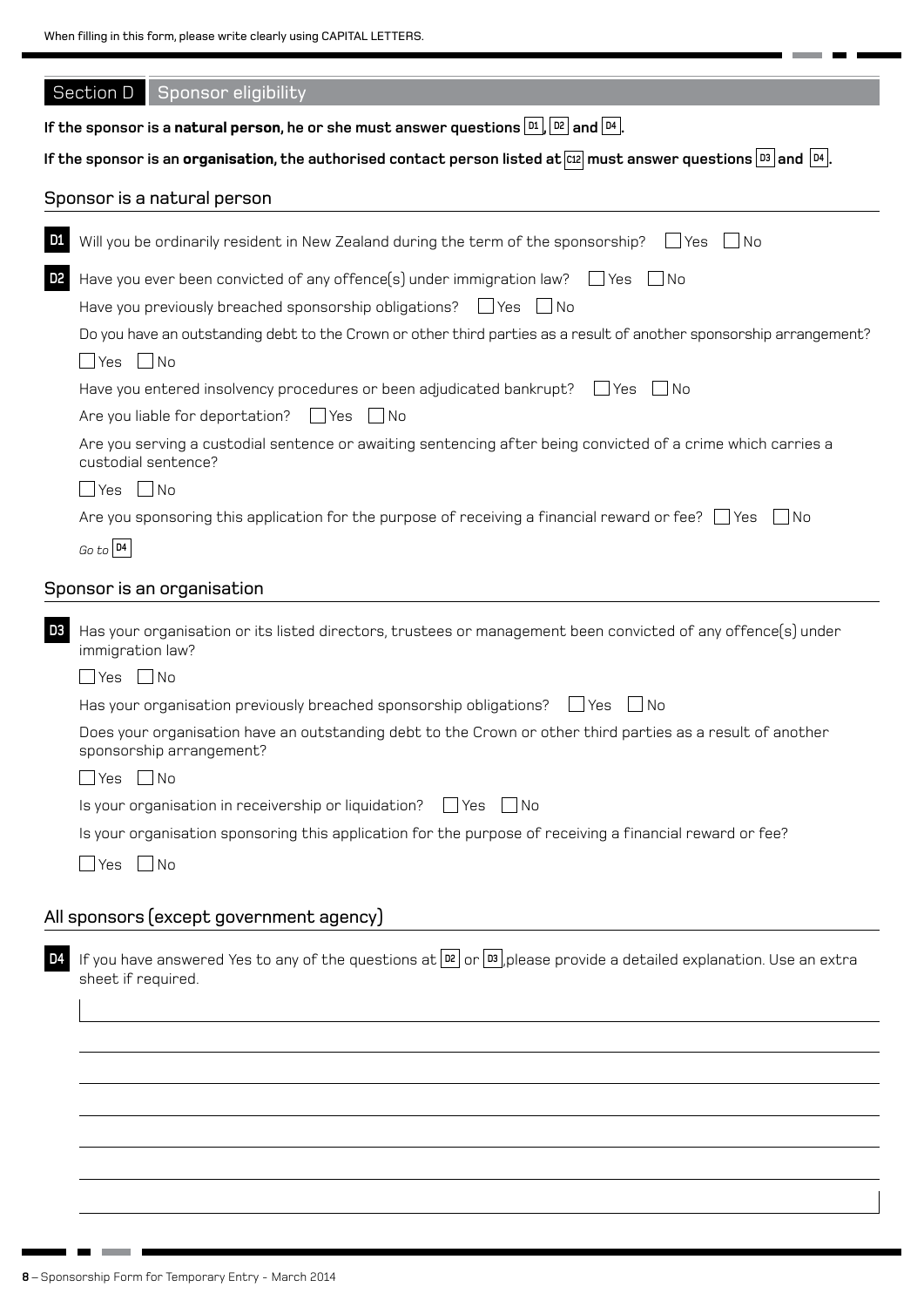### Section E Sponsorship undertakings

| necessary) of the sponsored person(s).                                                                                                                                                                                                                                                                                                                                                                |
|-------------------------------------------------------------------------------------------------------------------------------------------------------------------------------------------------------------------------------------------------------------------------------------------------------------------------------------------------------------------------------------------------------|
| Tick the box at $ \mathbf{E} $ to confirm that you agree to all the sponsorship undertakings.                                                                                                                                                                                                                                                                                                         |
| Tick the box at $ \mathbf{E} $ if you are also agreeing to pay for the cost of maternity health services.                                                                                                                                                                                                                                                                                             |
| Tick the appropriate boxes at $ \mathbf{s} $ to confirm what evidence you are providing of your ability to meet the<br>sponsorship undertakings.                                                                                                                                                                                                                                                      |
| I undertake to ensure that every sponsored person listed at $ A $ or $ B $ has: suitable accommodation for the<br>E1<br>duration of their stay; and financial support for their maintenance (including medical treatment if necessary)<br>for the duration of their stay, and the means to leave New Zealand at the end of their stay, including any<br>reasonable costs associated with deportation. |
| E2<br>(Optional undertaking) I undertake to pay for the cost of maternity health services in New Zealand for the<br>sponsored person listed at $\frac{A1}{A}$ or $\frac{B1}{B}$ , which may be at least NZ\$9,000.                                                                                                                                                                                    |
| E <sub>3</sub><br>I have attached the following evidence that I have sufficient funds to meet my sponsorship undertakings:                                                                                                                                                                                                                                                                            |
| Bank statements $\Box$ Wage slips $\Box$ A letter from my employer confirming ongoing employment and pay conditions<br>The completed Section F: Bank confirmation below $\Box$ Approval in principle letter<br>Other.                                                                                                                                                                                 |
|                                                                                                                                                                                                                                                                                                                                                                                                       |
| Note: The minimum amount of funds you must have to sponsor a person for a temporary entry visa is:                                                                                                                                                                                                                                                                                                    |

**The sponsor must undertake to provide for the accommodation and maintenance and repatriation (or deportation if** 

• *NZ\$1000 per person per month of stay if the accommodation has not been prepaid, or*

- *NZ\$400 per person per month of stay if the accommodation has been prepaid, or*
- *NZ\$15,000 per year for students taking courses lasting 36 weeks or longer (less any prepaid expenses).*

#### Section F | Bank confirmation

#### **Note: If you hold an approval in principle to recruit foreign fishing crew, you do not need to complete this section.**

The sponsor's bank must complete this section if the sponsor has not provided bank statements/wage slips/a letter from the employer.

| Name of bank                                                                                                                                                                                                  | <b>Branch</b>                                   |
|---------------------------------------------------------------------------------------------------------------------------------------------------------------------------------------------------------------|-------------------------------------------------|
| The bank confirms that                                                                                                                                                                                        | (name of account holder)                        |
| has an account with this bank and has sufficient funds as at the date of the signature below to make available the amount<br>of (tick one of the first four options and the fifth option only if applicable): |                                                 |
| $\Box$ NZ\$400 per month<br>$\Box$ NZ\$1,000 per month<br>Visitor:                                                                                                                                            |                                                 |
| $\Box$ NZ\$1,250 per month (course less than 36 weeks)<br>Student:                                                                                                                                            | NZ\$15,000 per year (course 36 weeks or longer) |
| months in New Zealand for each of the<br>for                                                                                                                                                                  | person(s) specified in this form,               |
| and $\Box$ NZ\$9,000 (if applicable).                                                                                                                                                                         |                                                 |
| The bank accepts no obligation or liability in respect of these funds.                                                                                                                                        |                                                 |
| Signature of bank officer                                                                                                                                                                                     |                                                 |
| Full name of bank officer                                                                                                                                                                                     |                                                 |
| Date                                                                                                                                                                                                          | Official stamp or seal                          |
|                                                                                                                                                                                                               |                                                 |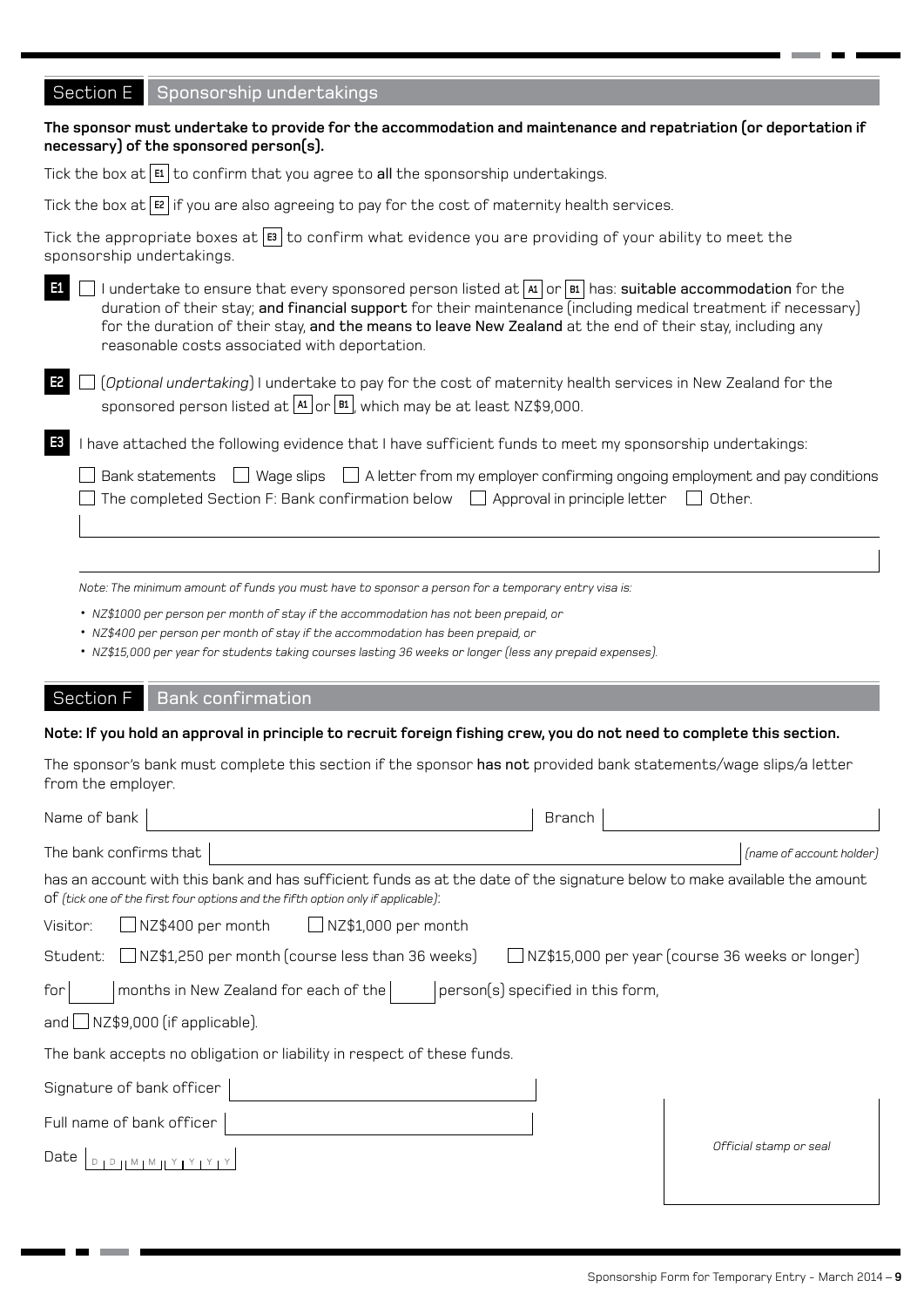#### Section G | Declaration by sponsor

**The following declaration must be witnessed by a person authorised to take statutory declarations, such as a Justice of the Peace, a lawyer, or a notary public. Make sure that you understand the declaration before you sign this section. If the sponsor is an organisation or government agency, the full name of the organisation or agency must be given for each of the undertakings below, but the declaration must be signed by the authorised contact person.**

I understand that if I have received immigration advice from an immigration adviser and if that immigration adviser is not licensed under the Immigration Advisers Licensing Act 2007 when they should be, INZ will return my sponsorship form.

|    | [full name of sponsor or authorised contact]                          | occupation |
|----|-----------------------------------------------------------------------|------------|
| оf |                                                                       |            |
|    | [name of sponsoring organisation or government agency, if applicable] |            |
|    |                                                                       |            |

*[sponsor's address]*

solemnly and sincerely declare that:

- the information supplied on this form and in the accompanying documents is true and correct
- I/the organisation/the government agency [*circle as appropriate*] will honour the sponsorship undertakings given in Section E: Sponsorship undertakings in respect of the person(s) named in Section A: Applicant's details or Section B: Foreign crew of fishing vessel, who I/the organisation/the government agency [*circle as appropriate*] have agreed to sponsor in this form.

I acknowledge that I will be liable for any reasonable costs incurred by the Crown or a third party as a result of failing to ensure the person named in Section A: Applicant's details or Section B: Foreign crew of fishing vessel:

- has suitable accommodation while in New Zealand
- has financial support to meet the reasonable costs of essential provisions for their health and welfare while in New Zealand (including medical treatment if necessary)
- has the means to leave New Zealand at the end of the sponsorship period (including any reasonable costs associated with deportation), and
- has paid for the cost of maternity health services in New Zealand (if I have agreed to this undertaking in Section E: Sponsorship undertakings)

and that those costs may be recoverable in the New Zealand courts.

I make this solemn declaration conscientiously believing the same to be true and by virtue of the Oaths and Declarations Act 1957.

| Signature of sponsor or authorised contact                                                                                                                                                                                                                                                                                                                        |                     |                        |      |
|-------------------------------------------------------------------------------------------------------------------------------------------------------------------------------------------------------------------------------------------------------------------------------------------------------------------------------------------------------------------|---------------------|------------------------|------|
| Declared at                                                                                                                                                                                                                                                                                                                                                       | this<br>day of      |                        | 20   |
| [place]                                                                                                                                                                                                                                                                                                                                                           | [date]              | [month]                | year |
| before me                                                                                                                                                                                                                                                                                                                                                         |                     |                        |      |
| [name of person authorised to take statutory declarations]                                                                                                                                                                                                                                                                                                        |                     | [official designation] |      |
| Contact details of person authorised to take statutory declarations. (Note: The supply of any contact details to INZ<br>is optional. Any information you provide will be used for verification purposes only. Contact your nearest Immigration<br>New Zealand branch for more information, or to access or correct any information you have provided.)<br>Address |                     |                        |      |
| Telephone (daytime)                                                                                                                                                                                                                                                                                                                                               | Telephone (evening) |                        |      |
| Fax                                                                                                                                                                                                                                                                                                                                                               | Email               |                        |      |
| Signature of person authorised to take statutory declarations                                                                                                                                                                                                                                                                                                     |                     |                        |      |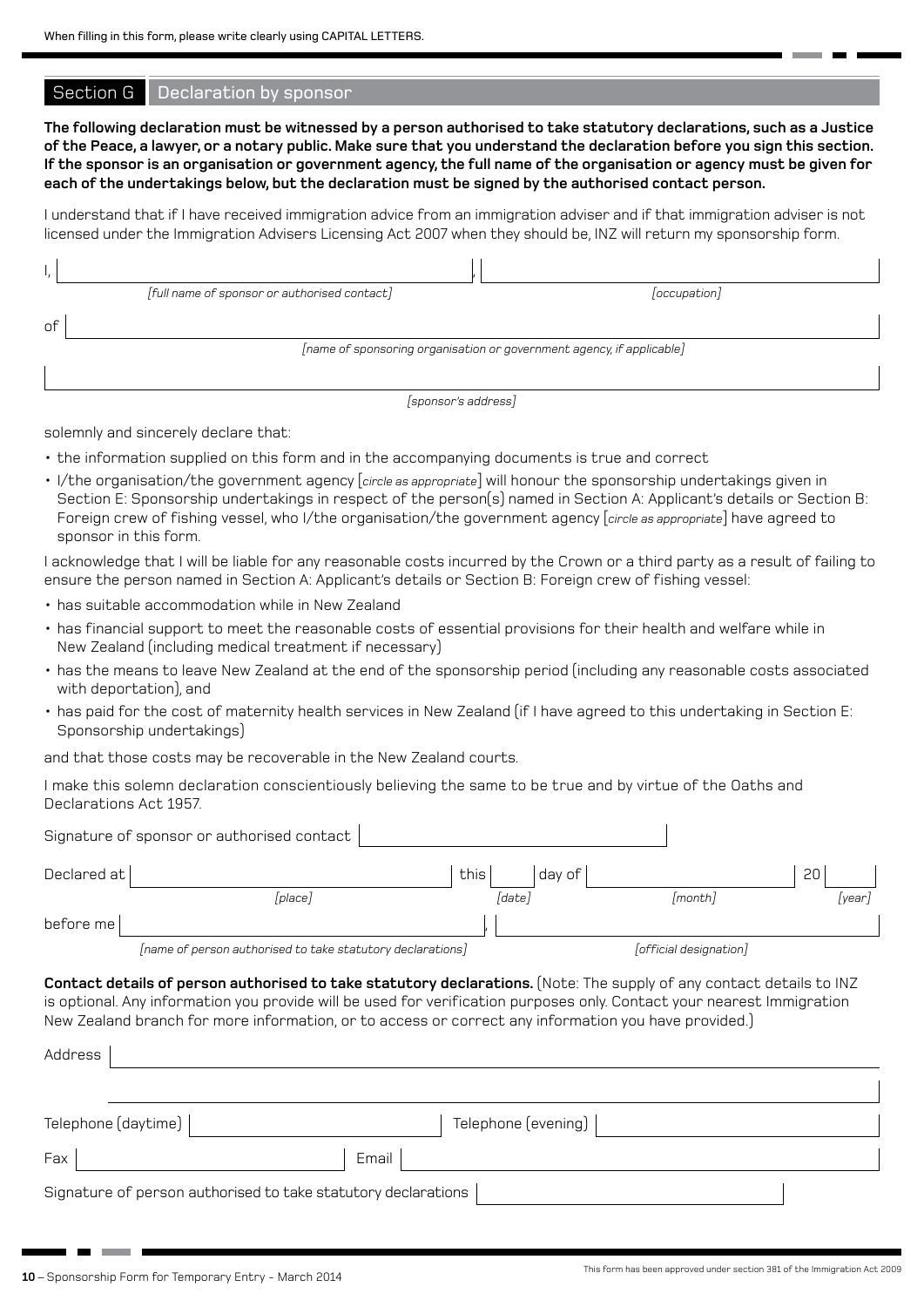# Section H | Immigration adviser's details

|                | This section must be completed by the sponsor's immigration adviser. If the sponsor does not have an immigration<br>adviser, this section does not have to be completed.                                                                                                                                                                                                                                                                        |
|----------------|-------------------------------------------------------------------------------------------------------------------------------------------------------------------------------------------------------------------------------------------------------------------------------------------------------------------------------------------------------------------------------------------------------------------------------------------------|
| H1             | If you are a licensed adviser, please provide your licence details.                                                                                                                                                                                                                                                                                                                                                                             |
|                | Licence type<br>$\vert \vert$ full<br>$\Box$ provisional<br>$\Box$ limited List conditions specified in the register                                                                                                                                                                                                                                                                                                                            |
|                | Licence number $2,0$<br>Go to Section I: Declaration by person assisting the sponsor                                                                                                                                                                                                                                                                                                                                                            |
| H <sub>2</sub> | If you are exempt from licensing, tick one box below to show why you are exempt from licensing then go to<br>Section I: Declaration by person assisting the sponsor.                                                                                                                                                                                                                                                                            |
|                | I provided immigration advice in an informal or family context only, and I did not provide the advice systematically<br>or for a fee.                                                                                                                                                                                                                                                                                                           |
|                | I have provided immigration advice in the course of my work (employed or volunteer) and that work exempts me<br>from the requirement to be licensed. Indicate the reason for your exemption below.                                                                                                                                                                                                                                              |
|                | Lawyer with current New Zealand practicing certificate □ Community Law Centre □ Citizens Advice Bureau                                                                                                                                                                                                                                                                                                                                          |
|                | New Zealand Member of Parliament or staff □ New Zealand public servant □ Foreign Diplomatic/Consular                                                                                                                                                                                                                                                                                                                                            |
|                | See www.immigration.govt.nz/adviserlicensing for more information about who is exempt from licensing.                                                                                                                                                                                                                                                                                                                                           |
|                | Section I<br>Declaration by person assisting the sponsor                                                                                                                                                                                                                                                                                                                                                                                        |
|                | This section must be completed and signed by the sponsor's immigration adviser, or by any person who has assisted<br>the sponsor by providing immigration advice, explaining, translating, or recording information on the form for the<br>sponsor. If the sponsor does not have an immigration adviser, and no one helped the sponsor to fill in this form, this<br>section does not have to be completed.                                     |
|                | If you are not exempt under the Immigration Advisers Licensing Act 2007, it is an offence for you to provide immigration advice without holding a license,<br>and Immigration New Zealand will refuse to accept your client's application. More information about immigration adviser licensing can be obtained from<br>the Immigration Advisers Authority website www.iaa.govt.nz, via email info@iaa.govt.nz or by telephone on 0508 422 422. |
|                | $\rfloor$ Same as address given at $\vert$ вз $\vert$ , or<br>Name and address of person assisting sponsor.<br>as below.                                                                                                                                                                                                                                                                                                                        |
|                | Given/first name(s)<br>Family/last name                                                                                                                                                                                                                                                                                                                                                                                                         |
|                |                                                                                                                                                                                                                                                                                                                                                                                                                                                 |
|                | Company name (if applicable) and address                                                                                                                                                                                                                                                                                                                                                                                                        |
|                | Telephone (daytime)<br>Telephone (evening)                                                                                                                                                                                                                                                                                                                                                                                                      |
| Fax            | Email                                                                                                                                                                                                                                                                                                                                                                                                                                           |
|                | I understand that after the sponsor has signed this form it is an offence to change or add further information, change<br>any documents attached to the form, or attach any further documents to the form.                                                                                                                                                                                                                                      |
|                | I note that the maximum penalty for this offence is a fine of up to NZ\$100,000 and/or a term of imprisonment of up to<br>seven years. However, if changes are needed, the person making the changes must state on the form what information<br>or documents have been changed and give reasons for the changes.                                                                                                                                |
|                | I certify that the sponsor asked me to help them complete this form and any additional forms. I certify that the sponsor<br>agreed that the information provided was correct before signing the declaration.                                                                                                                                                                                                                                    |
|                | I have assisted the sponsor as an interpreter/translator                                                                                                                                                                                                                                                                                                                                                                                        |
|                | I have assisted the sponsor with recording information on the form                                                                                                                                                                                                                                                                                                                                                                              |
|                | I have assisted the sponsor in another way. Specify                                                                                                                                                                                                                                                                                                                                                                                             |
|                | I have provided immigration advice (as defined in the Immigration Advisers Licensing Act 2007) and my details in<br>Section H: Immigration adviser's details are correct.                                                                                                                                                                                                                                                                       |
|                | Signature of person assisting<br>Date<br>$D + D + M + M + M + Y + Y$                                                                                                                                                                                                                                                                                                                                                                            |